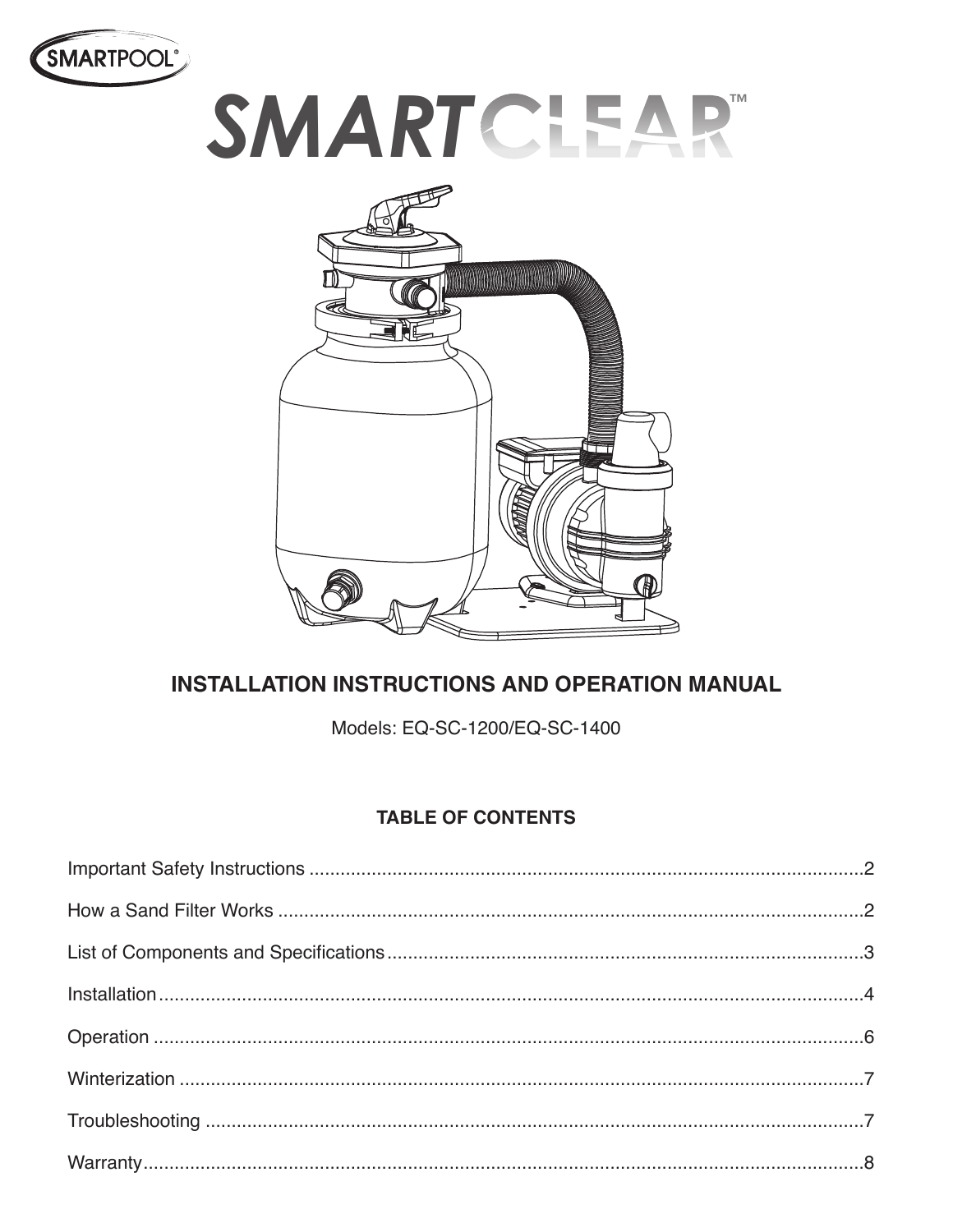## **IMPORTANT SAFETY INSTRUCTIONS**



# **HOW A SAND FILTER WORKS**

The filter uses specific filter sand that acts as the media for trapping dirt particles suspended in pool water. The water is pulled from the suction outlet of the pool and is pumped into the top of the filter tank. The water is forced down through the filter sand and back up through the center stand pipe, where it is directed back to the pool through the return line, by the control valve. As the water passes through the sand bed, it is filtered, leaving dirt particle behind and returning clean water back to the pool. This process is automatic and is essential in keeping the pool a clean and healthy environment.

The filter will reach a point when it needs to be cleaned. This is determined by an increase in pressure and a decrease in water flow. When this occurs, the system should be shutdown and the valve turned to the Backwash position. The valve reverses the flow of the water so that it travels down the center stand pipe, up through the sand and out the Backwash port. Once the water runs clear, the valve is turned to the Rinse position before it is turned back to the Filter position, to resume pool filtering.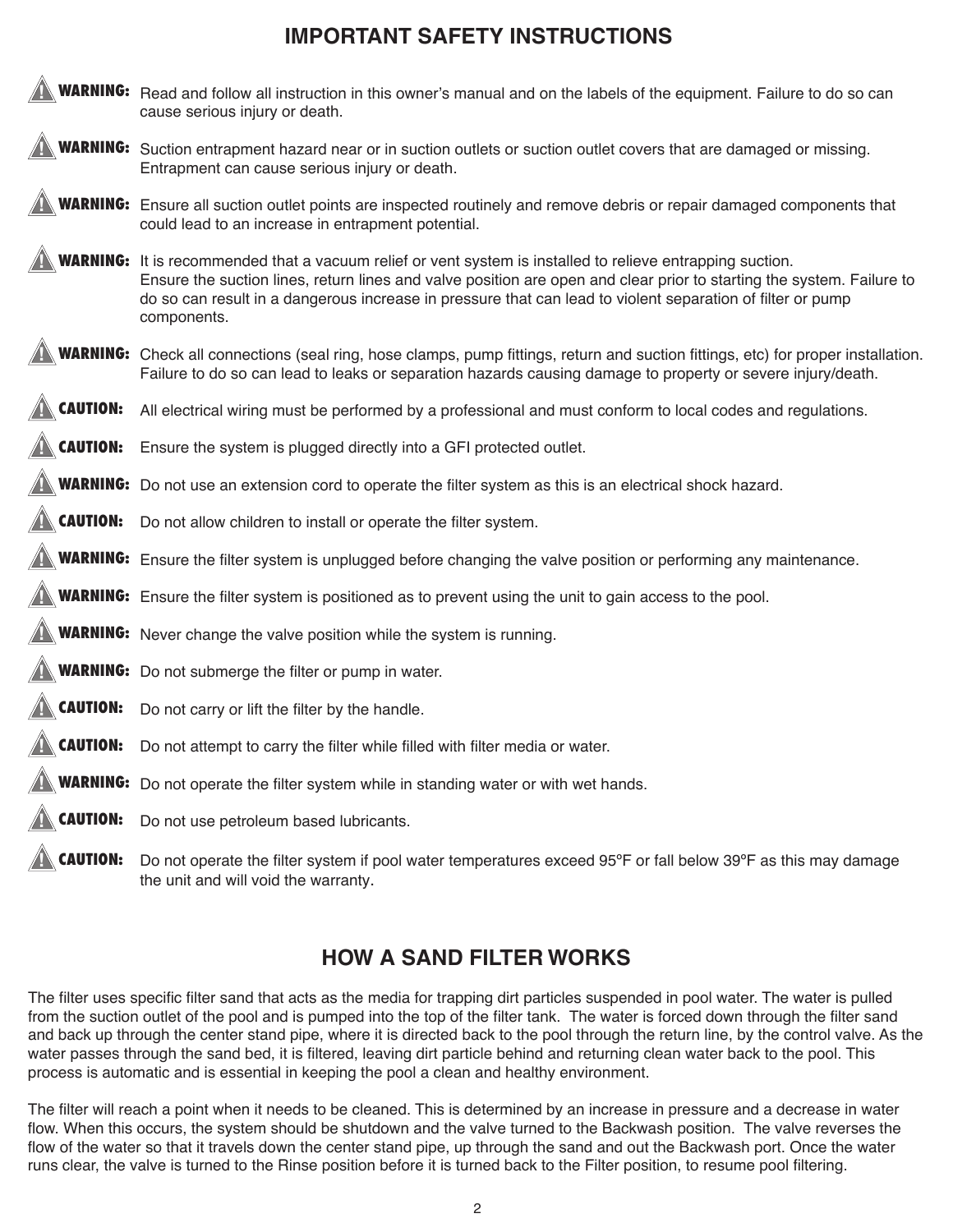# **LIST OF COMPONENTS AND SPECIFICATIONS**

| No.              | <b>Description</b>        | Qty            | $\overline{\mathcal{Q}}$<br>⊙          |
|------------------|---------------------------|----------------|----------------------------------------|
| $\mathbf{1}$     | <b>7 Position Valve</b>   | $\overline{1}$ |                                        |
| $\overline{c}$   | Valve Cap with O-Ring     | $\mathbf{1}$   |                                        |
| 3                | Valve Clamp               | $\overline{1}$ | <b>IDO</b>                             |
| 4                | Valve Gasket              | $\mathbf{1}$   | (CTO)                                  |
| 5                | <b>Filter Tank</b>        | $\mathbf{1}$   |                                        |
| 6                | Center Pipe               | $\mathbf{1}$   | <b>Muu</b>                             |
| $\overline{7}$   | <b>Basket Filter</b>      | $\overline{1}$ | $\odot$                                |
| 8                | <b>Filter Drain Valve</b> | $\mathbf{1}$   | ū                                      |
| $\boldsymbol{9}$ | <b>Base Plate</b>         | $\mathbf{1}$   |                                        |
| 10               | <b>Filter Hose</b>        | $\mathbf{1}$   |                                        |
| 11               | Hose Clamp                | $\overline{2}$ |                                        |
| 12               | Hose Reducer              | $\mathbf{1}$   | $\odot$<br>$^{\circledR}$              |
| 13               | Sand Funnel               | $\mathbf{1}$   | (10)<br>$\left( \text{12}\right)$<br>0 |
| 14               | Medium O-Ring             | $\mathbf{1}$   |                                        |
| 15               | Pump Motor                | $\mathbf{1}$   |                                        |
| 16               | <b>Barbed Fitting</b>     | $\sqrt{2}$     | ∩                                      |
| $17$             | Small O-Ring              | $\mathbf{1}$   |                                        |
| 18               | Large O-Ring              | $\mathbf{1}$   | ⊙                                      |
| 19               | Clear Cover               | $\mathbf{1}$   |                                        |
| 20               | Seal Ring                 | $\mathbf{1}$   | ⋒                                      |
| 21               | Strainer Basket           | $\mathbf{1}$   | 20                                     |
| 22               | Pump Drain Valve          | $\mathbf{1}$   |                                        |
| 23               | Drain Valve O-Ring        | $\mathbf{1}$   | $^{\circledR}$<br>(19)                 |
| 24               | <b>Wing Nut</b>           | $\overline{2}$ | ൹                                      |
| 25               | <b>Locking Washer</b>     | $\overline{2}$ | $\sigma$                               |
| 26               | Round Washer              | $\overline{2}$ | $\left( \widehat{16}\right)$           |
| 27               | Mounting Bolt             | $\overline{2}$ |                                        |
| 28               | Clamp Protector           | $\overline{2}$ | $(\widehat{\mathbb{Z}})$               |
|                  |                           |                | BOILER                                 |
|                  |                           |                | 23                                     |
|                  |                           |                | ➁                                      |
|                  |                           |                |                                        |
|                  |                           |                | $x = 1$<br><b>CONTROLLER</b>           |
|                  |                           |                |                                        |
|                  |                           |                | $\circledS$                            |
|                  |                           |                |                                        |
|                  |                           |                |                                        |
|                  |                           |                |                                        |

| <b>SPECIFICATIONS</b> |                        |                |                                    |            |                    |        |    |
|-----------------------|------------------------|----------------|------------------------------------|------------|--------------------|--------|----|
| Model Number          | <b>Filtration Area</b> |                | <b>Maximum Working</b><br>Pressure |            | Media Required     |        |    |
|                       |                        |                |                                    |            | <b>Type</b>        | Amount |    |
|                       | ft <sup>2</sup>        | m <sup>2</sup> | <b>PSI</b>                         | <b>BAR</b> | <b>Filter Sand</b> | lbs    | kg |
| EQ-SC-1200            | 0.69                   | 0.064          | 25                                 | 1.7        | $0.45 - 0.55$ mm   | 40     | 18 |
| EQ-SC-1400            | 0.97                   | 0.09           | 35                                 | 2.4        | $0.45 - 0.55$ mm   | 65     | 29 |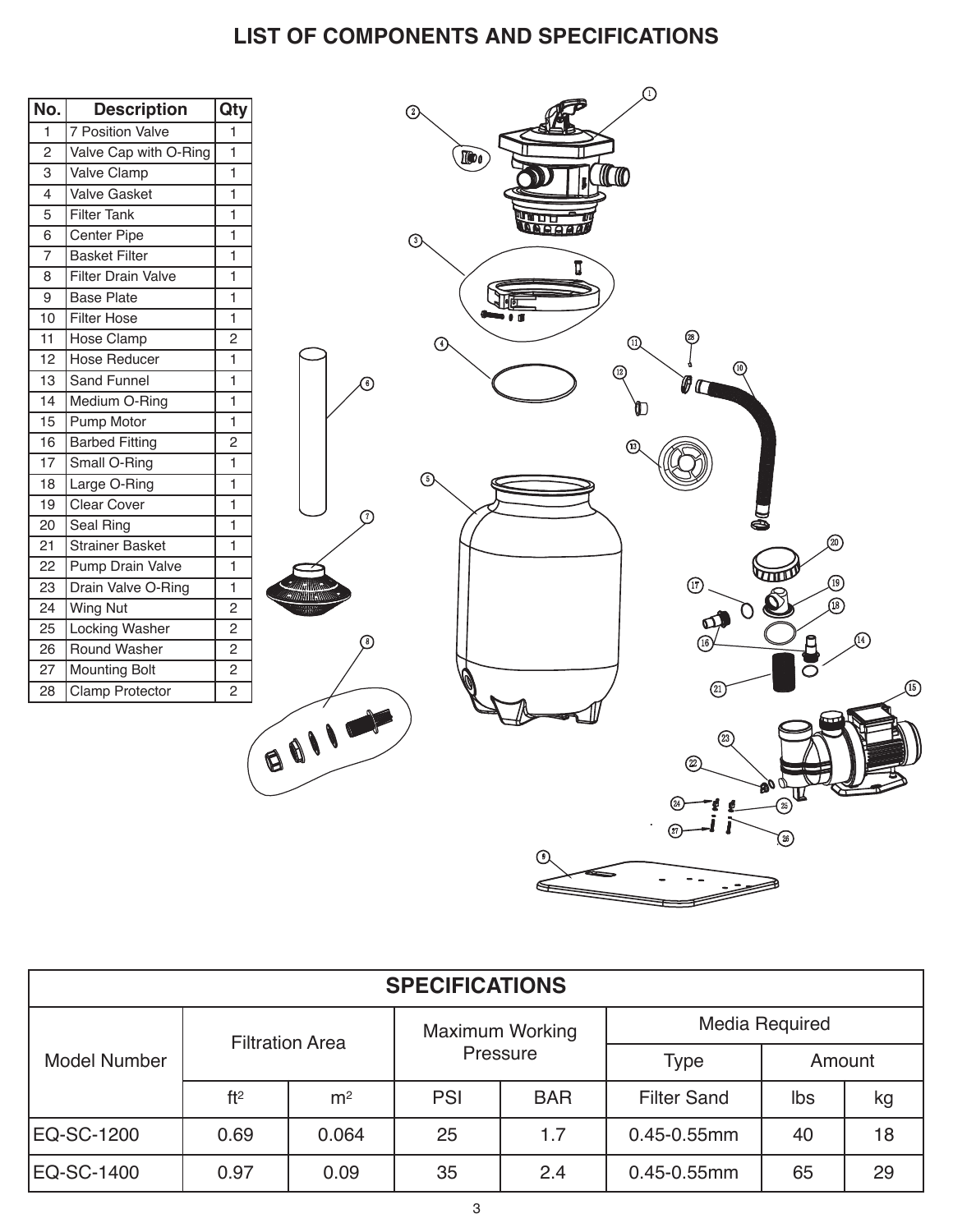## **INSTALLATION**

#### *Tools*

- Flat-head Screwdriver
- Channel Lock Pliers or Adjustable Wrench
- Allen Key (included)
- Teflon Tape

## *Guidelines for Positioning*

- Install the filter system 1.5 feet below the pool water level.
- Install the filter system on a level, firm surface.
- The filter system should be far enough from the pool as to not be used as a means to access the pool.
- Ensure there is adequate space provided around the filter system for operation, maintenance and winterization.

## *Motor and Base Plate Assembly*

- 1) Install the Strainer Basket (21) and Seat the Large O-Ring (18) in the front intake port of the Pump Motor (15) as shown in Figure 1.
- 2) Place the Clear Cover (19) on top of the intake and secure with the Seal Ring (20) as shown in Figure 2.
- 3) Install the Small O-Ring (17) into the Clear Cover (19) and thread in one of the Barbed Connection (16) as show in Figures 3 and 4.
- 4) Install the Medium O-Ring (14) into the channel of the center outlet port of the pump motor and thread in the second Barbed Connection (16) as show in Figures 5 and 6.
- 5) Insert the two Mounting Bolts (27) into the bottom of the Base Plate (9), fit the Pump Motor (15) over the bolts and secure with the Wing Nut, Locking Washer and Round Washer (24,25 and 26) as shown in Figure 7.













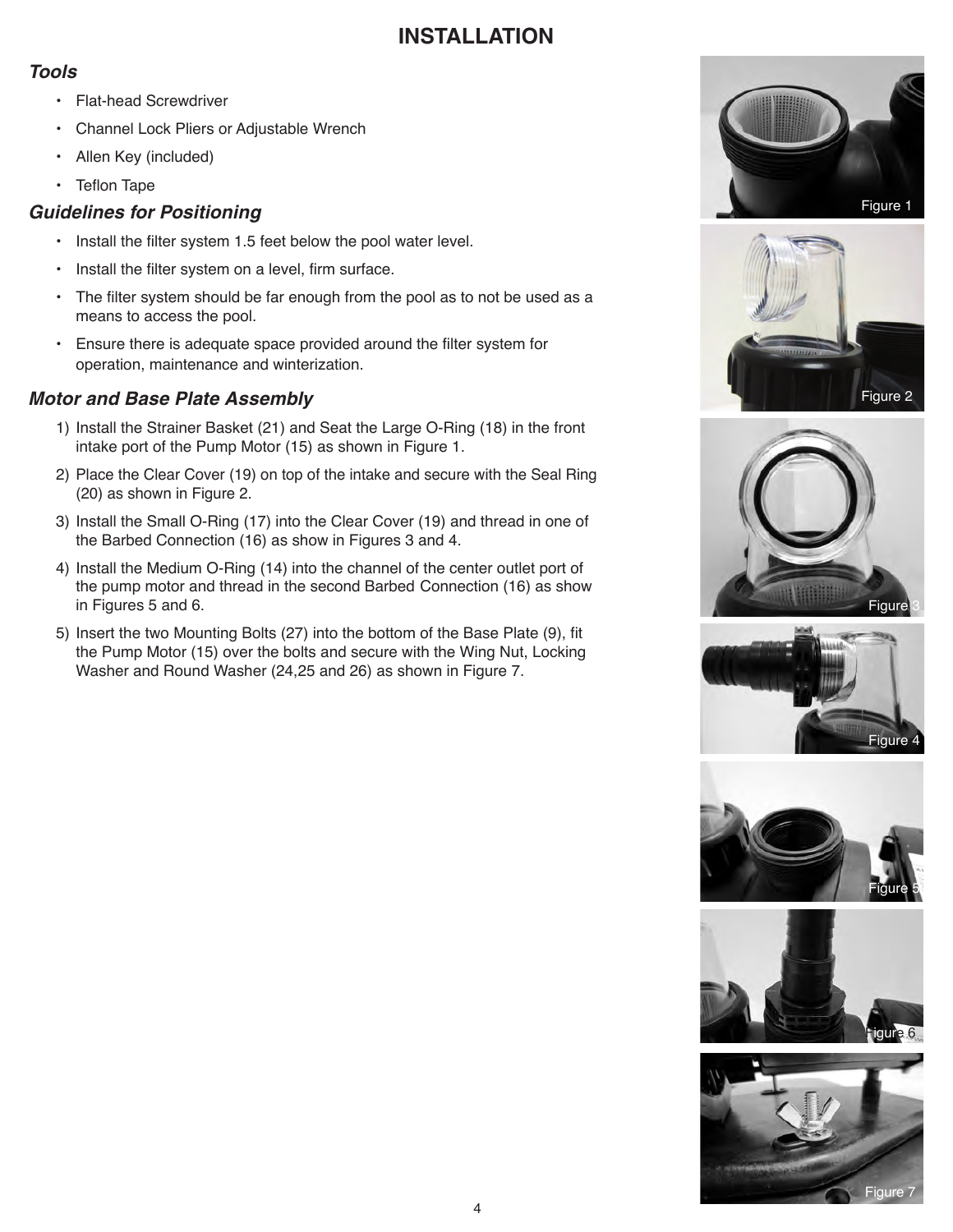#### *Filter Assembly and Filter Sand Loading*

- 1) Install the Drain Valve (8) by placing one gasket on the inside of the Filter Tank (5) and one on the outside of the tank. Carefully tighten the locking nut with pliers as shown in Figure 8.
- 2) Place the tank on the Base Plate (9) in the location that it will be installed and connected to the pool.
- 3) Place the Center Pipe/Basket assembly (6,7) into the center of the tank as shown in Figure 9.
- 4) Place the Sand Funnel (13) over the Center Pipe (6), making sure the pipe is resting in the bottom of the tank and is centered in the tank opening as shown in Figure 10.
- 5) Fill the tank ~half way with water to act as a cushion for when the filter sand is added.
- 6) Slowly add the appropriate amount of sand to the tank as listed on the Specification Table.
- 7) Once the sand is loaded, remove the funnel and store in a secure area for future use.
- 8) Ensure the Valve Gasket (4) is installed on the 7 Position Valve (1) and fit the valve over the Center Pipe (6), providing steady, even pressure for proper seating of the valve as shown in Figure 11.
- 9) Rotate the valve so that the port marked PUMP is facing the Pump Motor (15) and port marked RETURN is facing the pool.
- 10) Secure the valve to the tank using the Valve Clamp (3) and the Allen Key supplied with the unit.
- 11) Remove the Valve Cap (2) and install the Gauge supplied with the unit, using Teflon tape to prevent leaks. Do not over tighten the Gauge as shown in Figure 12.
- 12) Connect the tank to the pump using the Filter Hose (10) and Hose Clamps (11). Tighten using a flat-head screwdriver as shown in Figure 13.











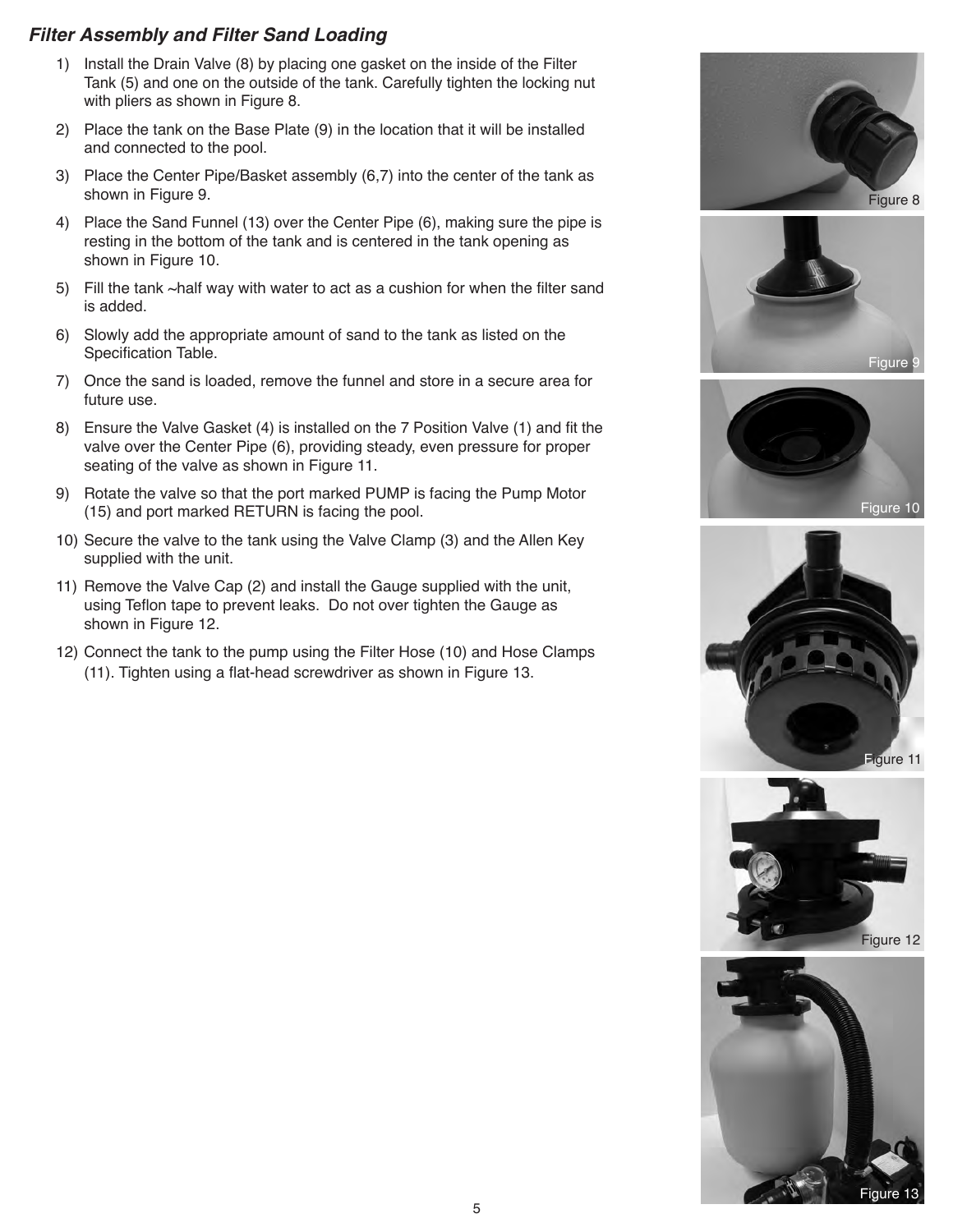### *Connecting the Filter System*

CAUTION: If replacing an existing system, make sure to disconnect the old system and plug the return and suction lines of the pool to prevent water loss.

Steel Wall Pools or Pools Using 1 ¼" – 1 ½" Barbed Fittings

- 1) Connect the suction hose from the pool to the front intake port of the Pump Motor using a hose clamp (hose and clamp not supplied).
- 2) Connect the return line hose to the valve port marked RETURN and secure it using a hose clamp (hose and clamp not supplied).
- 3) Remove any plugs from the return and suction lines, allow the system to fill with water and check for leaks. Tighten clamps to close off any leaks.

Soft Sided Pools or Pools Using 2 ¼" Threaded Fittings

- 1) Replace the front Barbed Connection (16) with the Short Threaded Fitting (A) as shown in Figure 14.
- 2) Install the Long Treaded Fitting (B) on the RETURN port of the valve as shown in Figure 15.
- 3) Secure the connection from the suction hose from the pool to the Short Threaded Fitting (A).
- 4) Secure the connection from the return hose of the pool to the Long Threaded Fitting (B).
- 5) Remove any plugs from the return and suction lines, allow the system to fill with water and check for leaks. Tighten connections to close off any leaks.





## **OPERATION**

#### *Initial Start Up*

- 1) Ensure proper amount of filter sand is placed in the tank.
- 2) Check that all connections are made and are secure.
- 3) Turn the valve to the Backwash position.

IMPORTANT: All suction and return lines must be open prior to turning the system ON as failure to do so can cause a dangerous increase in pressure.

- 4) Turn the filter ON by plugging in the Pump Motor and let the system run for 1 minute to clear any impurities.
- 5) After 1 minute, unplug the pump and turn the valve to Rinse. Plug the pump in and run for 30 seconds.
- 6) Unplug the pump, turn the valve to Filter and restart the pump.
- 7) Tighten any connections that may be leaking and adjust the return fitting in the pool for desired flow.

IMPORTANT: Note the initial pressure gauge reading. Once the pressure gauge reads 5 PSI greater than the initial reading, it is time to backwash the filter.

NOTE: Initial clean up or start up for the season may result in frequent backwashing due to heavy debris loads.

NOTE: After initial starts up procedures are followed, normal use of the filter system can resume, running the system on the Filter position and Backwashing as necessary.

#### *Backwashing*

- 1) Unplug the Pump Motor.
- 2) Turn the Valve to the Backwash position.
- 3) Plug the Pump Motor in and let the filter run until the water runs clear, approximately 1-2 minutes depending on debris load.
- 4) Unplug the Pump Motor and turn the Valve to the Rinse position.
- 5) Plug the Pump Motor in and run for approximately 30 seconds to 1 minute.
- 6) Unplug the Pump Motor, turn the Valve to Filter and return to regular use of the system.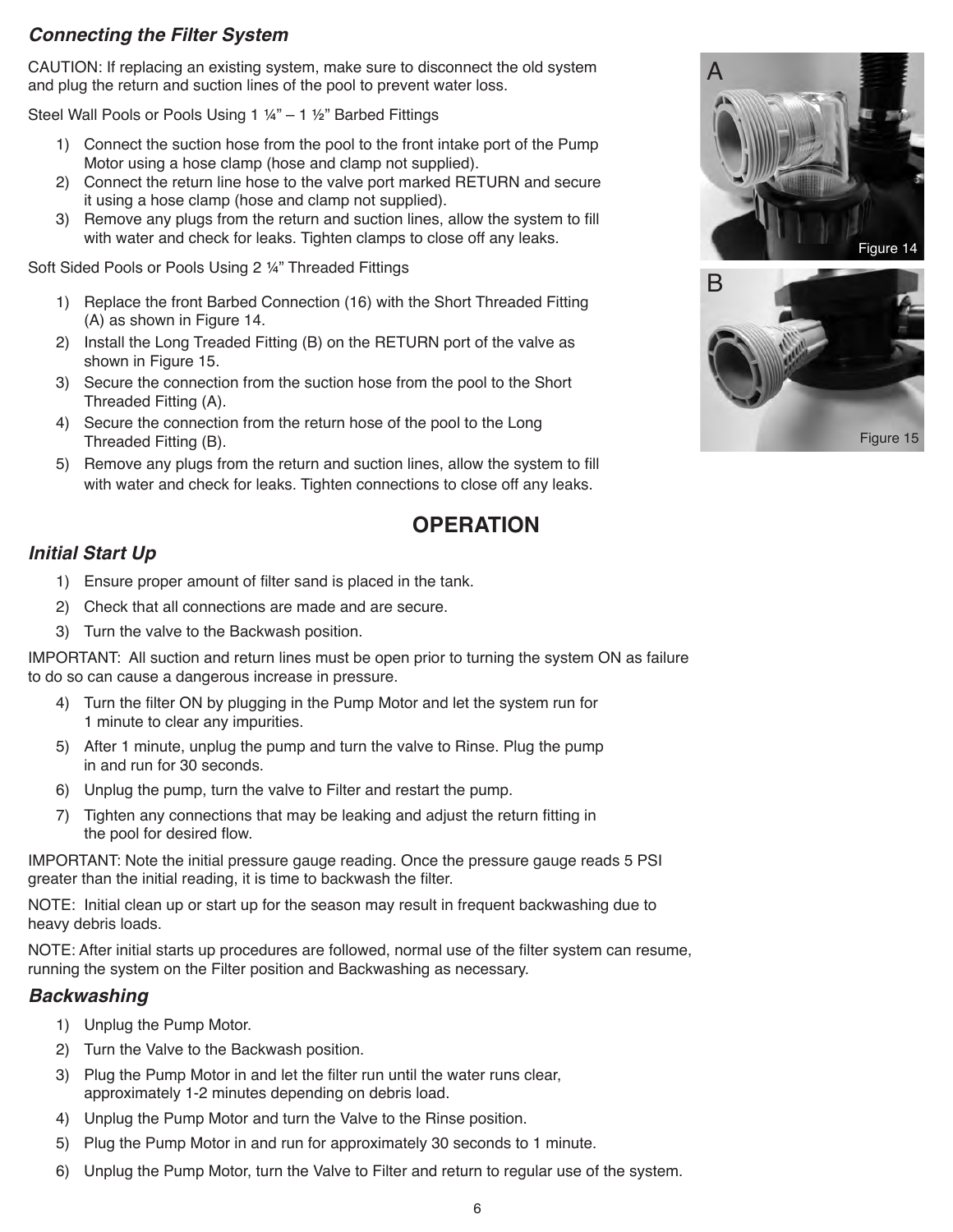#### *Valve Positions and Functions*

IMPORTANT: Unplug the pump prior to changing the valve position on the filter.

| <b>Setting</b>  | <b>Function</b>                                                                                                                    |
|-----------------|------------------------------------------------------------------------------------------------------------------------------------|
| l Filter        | Water will flow through the sand to remove particles from the water.                                                               |
| <b>Backwash</b> | Reverses the flow through the filter to clean the sand.                                                                            |
| <b>Rinse</b>    | Used after backwashing to clear the valve of any residual debris.                                                                  |
| Recirculate     | Used during pool clean-up or chemical treatment to create water movement<br>without filtering the water through the sand.          |
| Waste           | Bypasses the filter to remove any large contaminants from the water. Ideal for<br>vacuuming.                                       |
| Open            | The lever will be between locking positions to keep the valve in an open<br>position. Used for winterization of the filter system. |
| Close           | Restricts the flow of water. Ideal for maintenance and cleaning of strainer.<br>DO NOT RUN PUMP IN THIS POSITION.                  |

# **WINTERIZATION**

- 1) Unplug the pump from the outlet.
- 2) Plug the return and suction outlets to shut off water flow to the filter system.
- 3) Turn the valve to the OPEN position.
- 4) Remove the drain plug from the filter and pump to drain water from the system.
- 5) Remove the 7-Position Valve and allow it to drain.
- 6) Store the pump and valve in a dry area where temperatures do not go below freezing.

# **TROUBLESHOOTING**

| <b>SYMPTOM</b>             | <b>SUGGESTED REMEDIES</b>                                                                                                                                                |
|----------------------------|--------------------------------------------------------------------------------------------------------------------------------------------------------------------------|
| <b>Pump Not Turning ON</b> | 1) Check GFI and reset if needed<br>2) Check main circuit breaker and reset if needed<br>3) Ensure plug is secure in outlet                                              |
| Low Water Flow             | 1) Clean skimmer and pump strainer baskets<br>2) Check that suction and return lines are clear<br>3) Check if system is taking in air<br>4) Backwash filter              |
| IPool Water is Not Clear   | 1) Check pool chemical balance<br>2) Ensure valve is positioned to FILTER<br>3) Operate filter for longer periods of time<br>4) Check flow and Backwash filter if needed |
| Air in System              | 1) Check seal at suction/intake port<br>2) Ensure water level is high enough<br>3) Loosen the Seal Ring of the Clear Cover briefly<br>to release trapped air             |